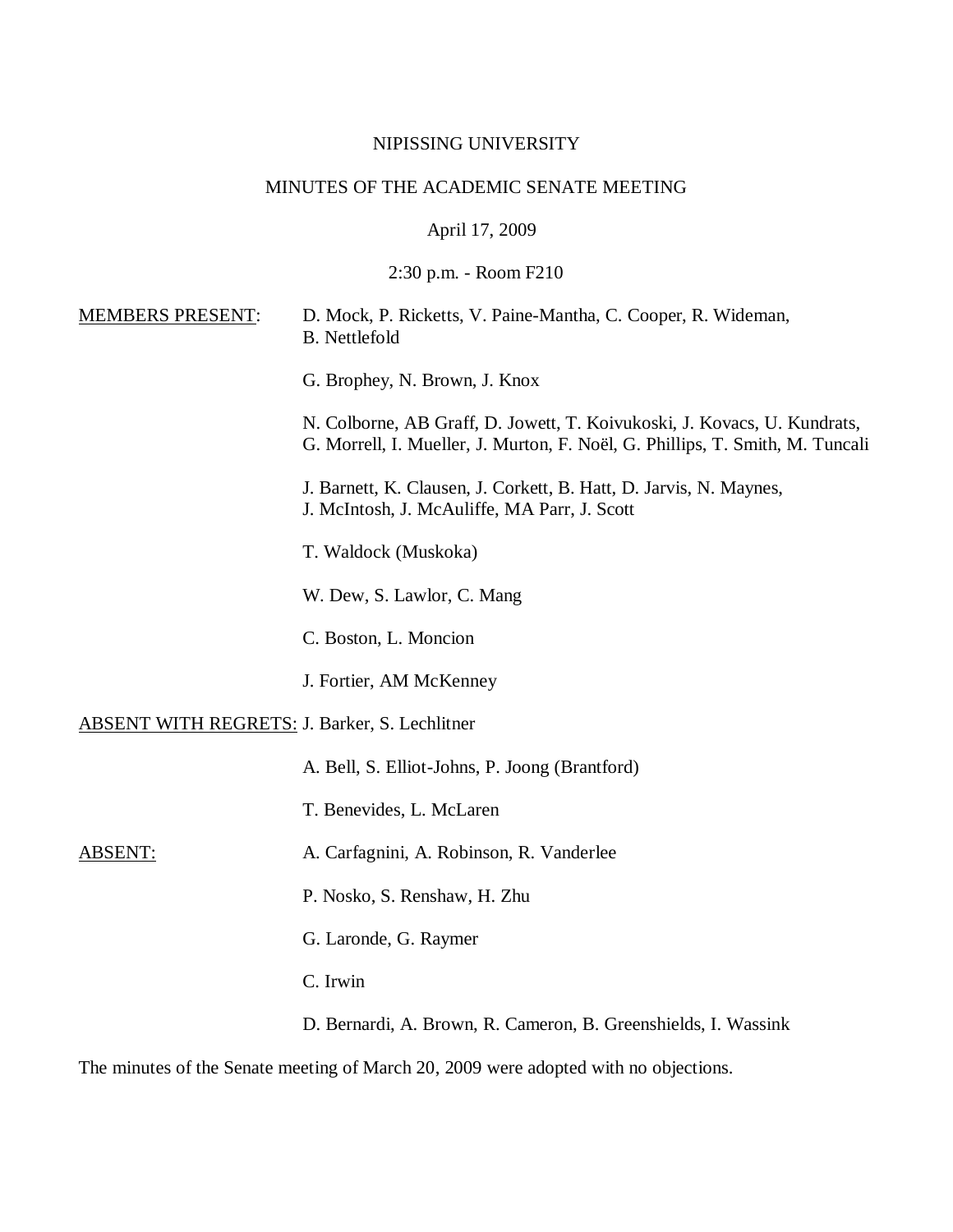#### READING and DISPOSING OF COMMUNICATIONS

The Senate Speaker read excerpts from a letter from Dr. Chris Sarlo that contained his response to the APC response from the March motion.

#### ANNOUNCEMENTS

The President began his announcements by indicating that this Senate meeting would be going in-camera under "Other Business" to discuss the 2009-10 budget. He did add that as a result of the recent provincial budget announcement, colleges and universities have been given a one-time allocation of \$150M of which \$81M is earmarked for universities.

The President noted that he has recently had a meeting with MTCU Minister Milloy. This meeting provided an opportunity to discuss Nipissing's concerns regarding recent graduate space allocations. He reminded Senators that Nipissing got no additional graduates places as we had not met our targets. The Minister gave reassurance that this was not a permanent cap. The President also expressed his concerns to the Minister and Deputy Minister regarding the tiering of Ontario universities.

On the infrastructure funding from the federal government, the President noted that no new announcements have been made. The last word received was that the federal and provincial governments were trying to work together on this initiative.

The President also noted that the Accessibility for Ontarians Disabilities Act will be a top item on Ontario university agendas next year. Organizations such as universities will have to meet certain accessibility standards in a number of key areas.

The President also was pleased to comment on the Undergraduate Research Conference. He thanked all the faculty and staff who were involved in this venue. He also indicated that the students were well prepared to answer questions.

The Vice-President Academic and Research also commented on the success of the Undergraduate Research Conference and thanked the faculty session facilitators who made a big difference over last year's conference. He indicated that Genevieve deBruyn was involved in setting up the conference.

Senator Ricketts was also pleased to announce the good results from SSHRC and NSERC applications. Drs. Clausen and Neal were successful in securing SSHRC grants while Drs. Tuncali and Karassev were successful in obtaining NSERC renewals. The Vice-President reminded Senators that in 2001, externally funded research money at the university was only at \$18K. In 2008-09, that amount exceeds \$1M.

The Vice-President summed up his comments by introducing the new Director of the Centre for Continuing Education, Ms. Tanya Lukin-Linklater.

The Vice-President Finance and Administration provided two brief comments. The tender for the elearning library is due May 12 and for the student centre on April 21. The RFP for the campus shop operations closes today.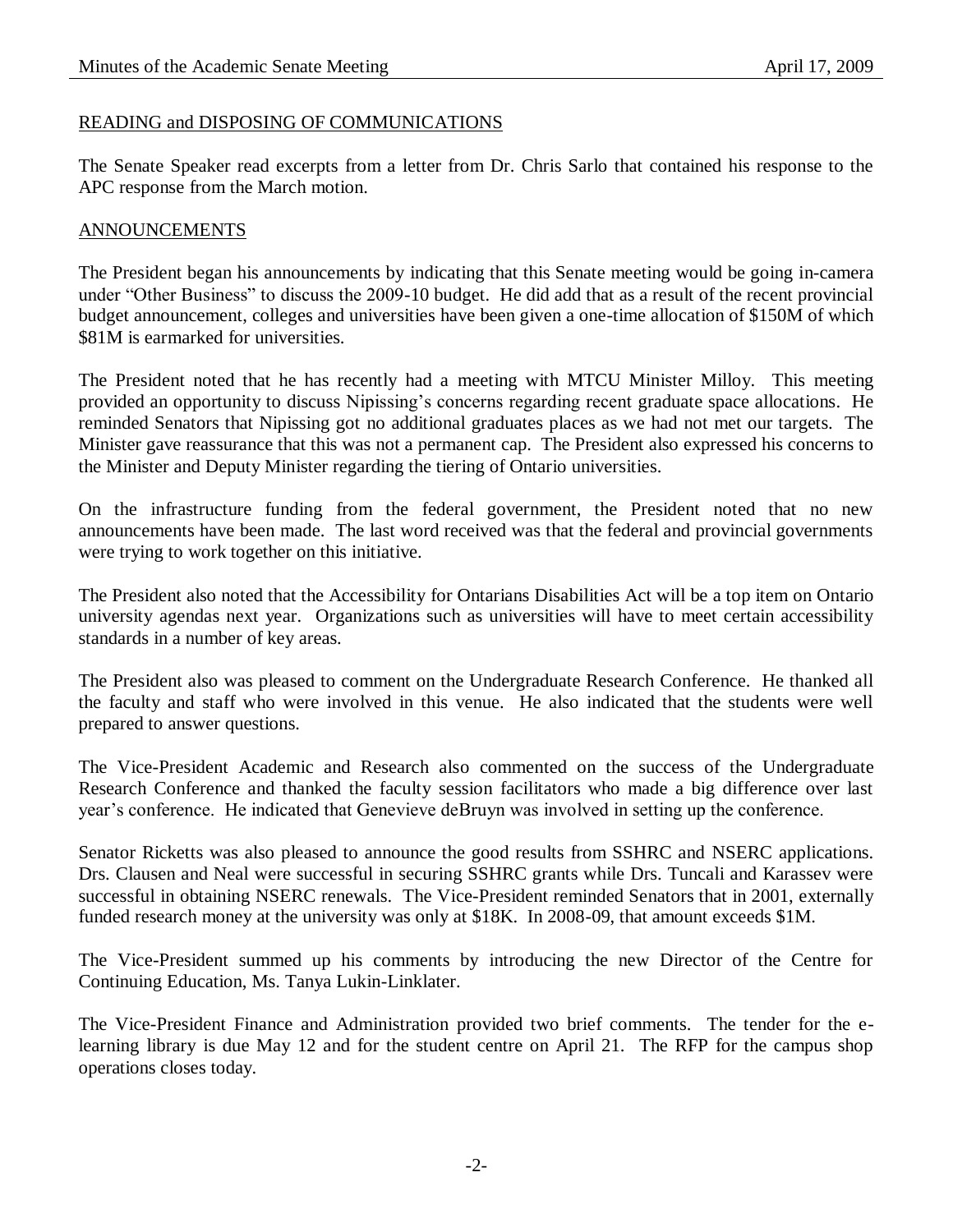The Dean of Arts and Science was pleased to announce that Drs. N. Colborne, T. Koivukoski, R. Nagy, F. Noël and H. Zhu have been elected for 3-years terms to Senate beginning in September 2009. He also noted that on April 3, the faculty council met and established its new constitution. A motion was passed at that meeting and conveyed to Senate requesting that a position of manager of curriculum services be created as a result of the loss of manager of academic services.

The Dean of Education commented on the positive experience that has resulted from the collaborative approach in practicum with the Near North District School Board and the use of SmartBoards in the classrooms. He also reminded Senators of the Creativity and Imagination Conference this weekend with keynote speaker Chris Prefontaine. There are over 50 registrants as of this time.

Senator Tuncali was pleased to announce the upcoming annual Mathematics Fair on April 27 and a Grade 11/12 Math competition on May 1. Senator Jarvis led a grant proposal to obtain funding from the Canadian Mathematical Society to sponsor both events.

Senator Noël also advised senators of the first graduate proposal conference. This is an opportunity for graduate students to present their research proposals before their research begins this summer.

Senator Fortier from NUSU indicated that students were just finishing final exams. He also noted that nominations for valedictorians are now closed and students will be voting shortly. He also took the opportunity to introduce Ms. Anna Fitzsimmons, the new Vice-President External for 2009-10.

Senator Scott passed on a favourable comment regarding the use of Apple MacBooks by the Faculty of Education students commencing this fall. Students will have the opportunity choose from eight different models. He indicated that these computers contain no mercury and are more environmentally friendly than previous computers.

### REPORTS of STANDING COMMITTEES and FACULTY or UNIVERSITY COUNCILS

Senate Executive Committee

- MOTION 1: Moved by D. Mock, seconded by J. McIntosh that the Report of the Senate Executive Committee dated April 9, 2009 be received. CARRIED
- MOTION 2: Moved by G. Phillips, seconded by M. Tuncali that Senate convene on the morning of June 19, 2009. CARRIED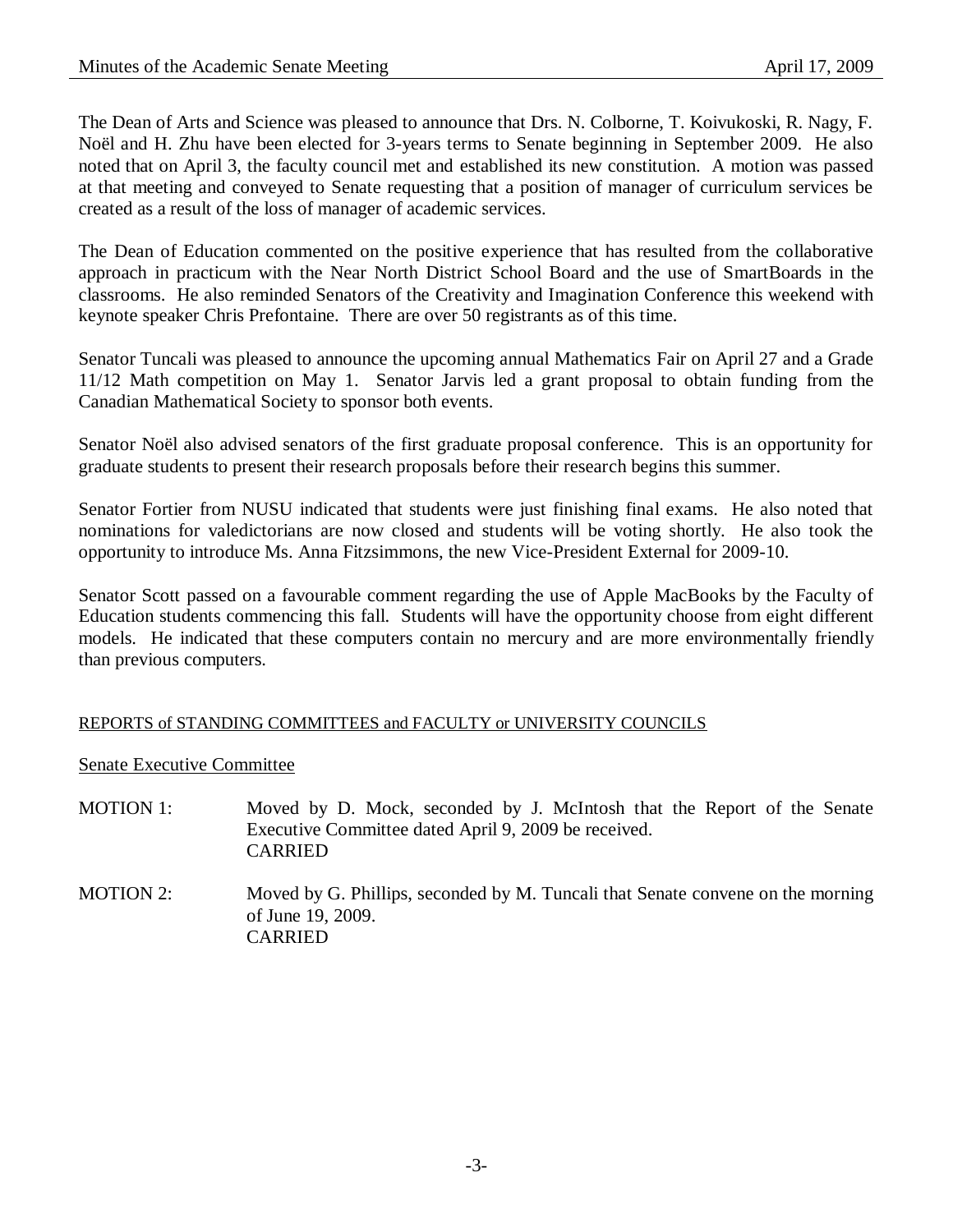#### Academic Planning Committee

- MOTION 3: Moved by P. Ricketts, seconded by K. Clausen that the Report of the Academic Planning Committee dated March 30, 2009 be received. CARRIED
- MOTION 4 Moved by P. Ricketts, seconded by K. Clausen that Senate give Stage 3 "Implementation Approval" to the Post RPN to BScN compressed program, with the proviso that at the earliest opportunity, the business plan spreadsheet be emailed to Senators. CARRIED

Undergraduate Studies Committee

- MOTION 5: Moved by C. Cooper, seconded by AB Graff that Senate receive the report of the Undergraduate Studies Committee dated March 13, 2009. CARRIED
- MOTION 6: Moved by C. Cooper, seconded by AB Graff that the Senate document entitled "Senate Academic Regulations and Policies, September 2008" be amended to approve the following changes to the Bachelor of Science in Nursing program as outlined in the attached document.
	- All NURS courses are restricted to students enrolled in the BScN program or the RPN to BScN Program. Special permission may be granted from Director/Professor. In order to progress through the BScN program, students must achieve a 60% in NURS courses and 50% in non-nursing required courses.
	- Remove the redundant statement: "Any student who is unsatisfactory in a clinical course must successfully repeat that clinical course before taking any other clinical course".
	- Add a table of pre and co-requisites for the BScN program and transfer credits for the RPN to BScN program CARRIED
- MOTION 7: Moved by C. Cooper, seconded by J. Knox that Senate approve the addition of ADMN1606 – Business Math and Statistics as an alternate Math and Statistics prerequisite for ADMN2136, ADMN3046, and ADMN3116. CARRIED
- MOTION 8: Moved by C. Cooper, seconded by M. Tuncali that Senate approve the change in the admission requirement for the Bachelor of Science in Psychology from: English; Calculus and Vectors; one of Chemistry or Physics; to: English; one 4U math; one of Chemistry or Physics. CARRIED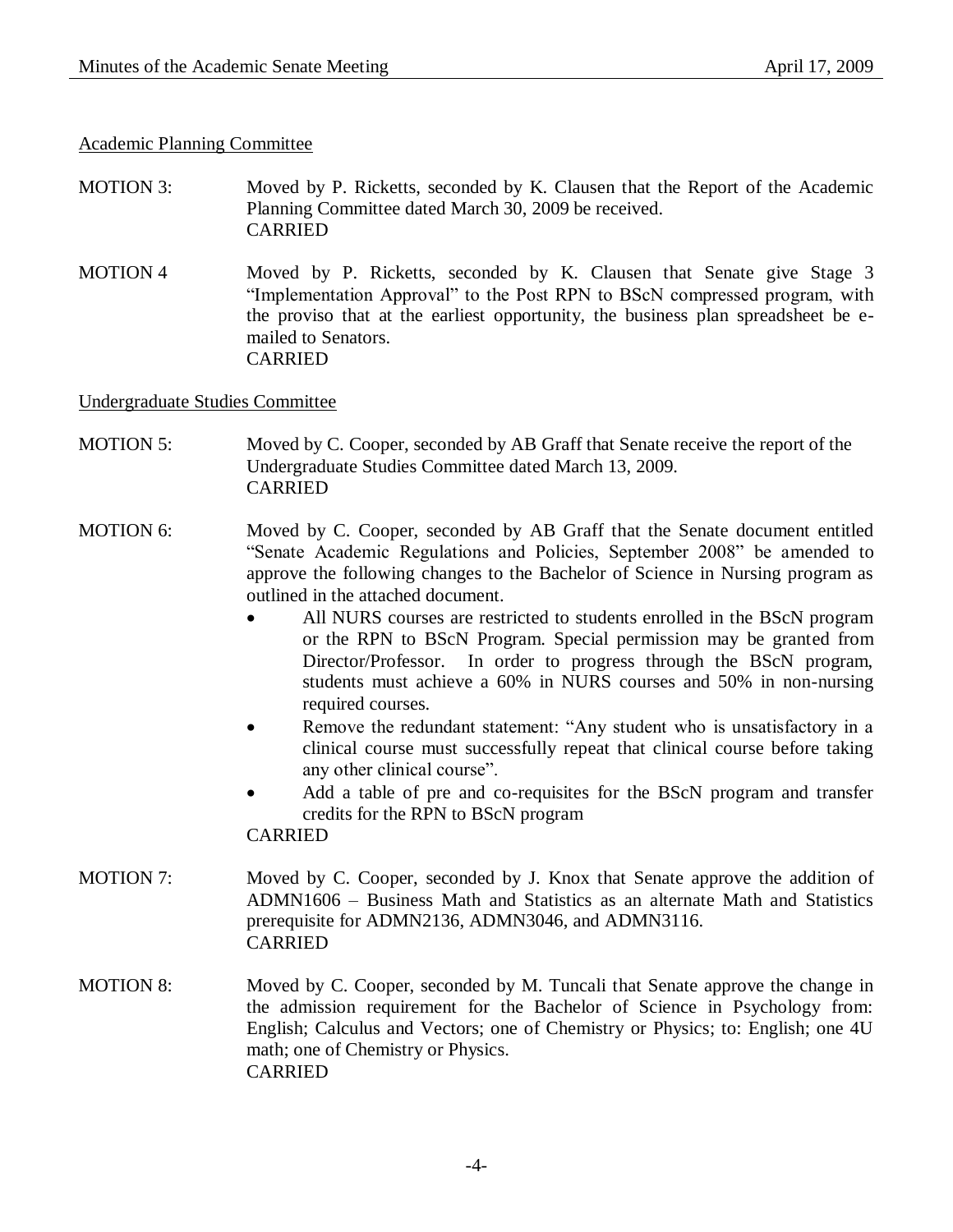| <b>MOTION 9:</b>  | Moved by C. Cooper, seconded by J. Kovacs that the Senate document entitled<br>"Senate Academic Regulations and Policies, September 2008" be amended to<br>delete GEOG3825 – Geography of Developing Countries as an anti-requisite for<br>GEOG3826 – A Geography of Latin America.<br><b>CARRIED</b>                                                                                                                                                                                                                                                                                                                                  |
|-------------------|----------------------------------------------------------------------------------------------------------------------------------------------------------------------------------------------------------------------------------------------------------------------------------------------------------------------------------------------------------------------------------------------------------------------------------------------------------------------------------------------------------------------------------------------------------------------------------------------------------------------------------------|
| <b>MOTION 10:</b> | Moved by C. Cooper, seconded by T. Smith that the Senate document entitled<br>"Senate Academic Regulations and Policies, September 2008" be amended to add<br>FREN2306 – Compétence en communication orale, a 3-credit course, as outlined in<br>the attached document.<br><b>CARRIED</b>                                                                                                                                                                                                                                                                                                                                              |
| <b>MOTION 11:</b> | Moved by C. Cooper, seconded by G. Phillips that the Senate document entitled<br>"Senate Academic Regulations and Policies, September 2008" be amended to add<br>the following 3-credit courses to the Biology curriculum:<br>BIOL3136 - Ichthyology<br>$\bullet$<br>BIOL3147 – Herpetology<br>$\bullet$<br>BIOL3656 – Forest Entomology<br>$\bullet$<br>BIOL3837 - Mammalogy<br>$\bullet$<br>BIOL4127 – Fisheries Biology and Management<br>BIOL4357 – Chemical Ecology<br>$\bullet$<br>BIOL4516 – Wildlife Biology<br>$\bullet$<br>BIOL4517 – Wildlife Management<br>$\bullet$<br>as outlined in the attached document.<br>WITHDRAWN |
| <b>MOTION 12:</b> | Moved by C. Cooper, seconded by AB Graff that the Senate document entitled<br>"Senate Academic Regulations and Policies, September 2008" be amended to add<br>PSYC2715 – Biological Psychology, a 6-credit course, as outlined in the attached<br>document.<br><b>CARRIED</b>                                                                                                                                                                                                                                                                                                                                                          |
| <b>MOTION 13:</b> | Moved by C. Cooper, seconded by I. Mueller that the Senate document entitled<br>"Senate Academic Regulations and Policies, September 2008" be amended to<br>approve the degree requirements for the four-year Combined Major in Classical<br>Studies and History Program, as outlined in the attached document.<br><b>CARRIED</b>                                                                                                                                                                                                                                                                                                      |
| <b>MOTION 14:</b> | Moved by C. Cooper, seconded by I. Mueller that the Senate document entitled<br>"Senate Academic Regulations and Policies, September 2008" be amended to add<br>the following courses to the Classical Studies course offerings:<br>CLAS4105 - Latin Honours Seminar: Latin authors<br>CLAS4416 – Selected Topics in Greek History and Cultures (Honours)<br>$\bullet$<br>CLAS4417 – Selected Topics in Roman History and Culture (Honours)<br>$\bullet$                                                                                                                                                                               |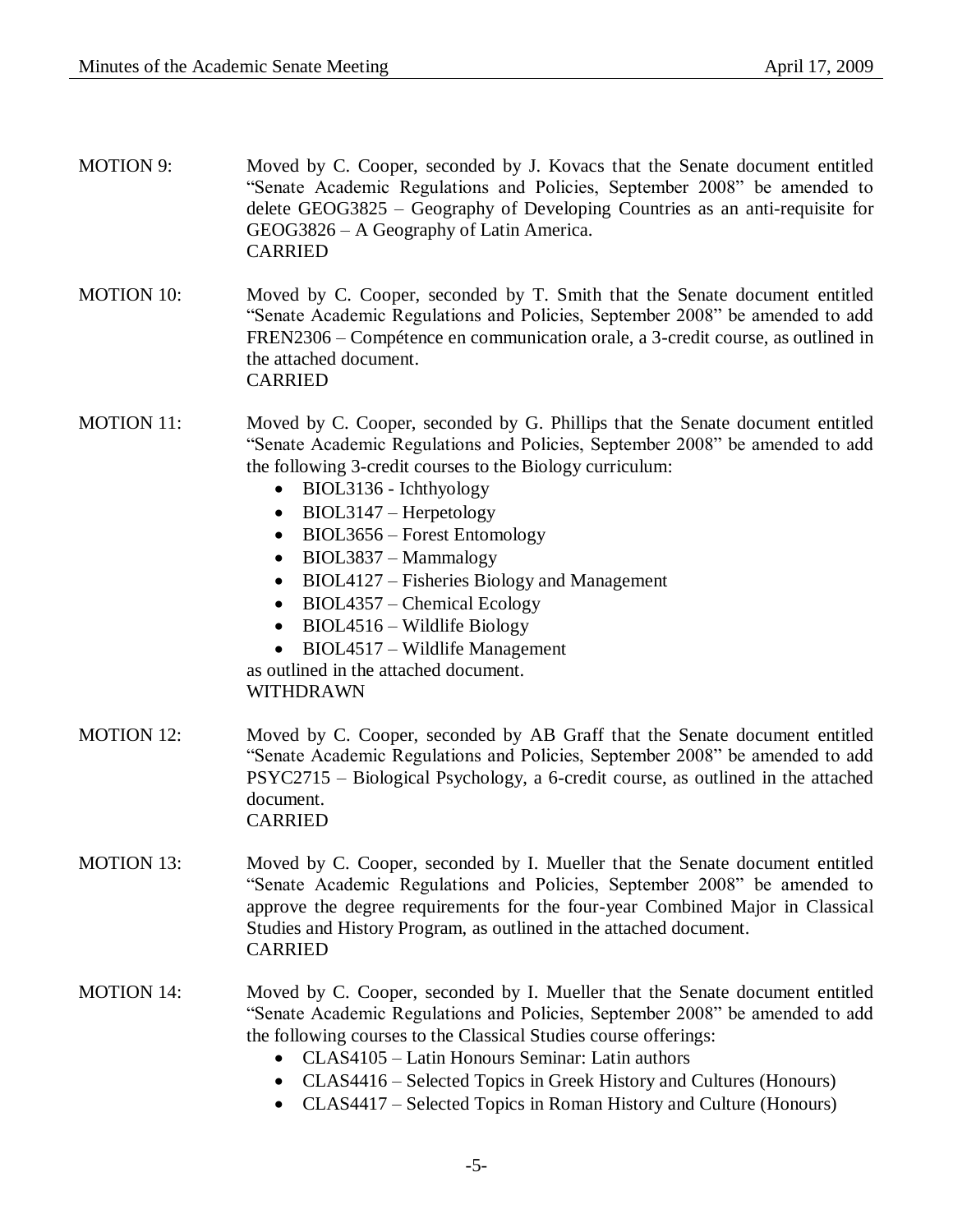• CLAS4427 – Honours Seminar in History and Culture

 CLAS4495 – Directed Studies/Research Project in Classical Studies as outlined in the attached document. CARRIED

- MOTION 15: Moved by C. Cooper, seconded by G. Morrell that the Senate document entitled "Senate Academic Regulations and Policies, September 2008" be amended to approve the addition of HIST3036 – Topics in the History of Canadian Culture and Identity to the list of courses under the new heading "Twenty-four credits from the following courses whose focus is on Culture," as outlined in the attached document. CARRIED
- MOTION 16: Moved by C. Cooper, seconded by AB Graff that the Senate document entitled "Senate Academic Regulations and Policies, September 2008" be amended to approve the changes to the program requirements for the Bachelor of Arts (3-year general) single major in Native Studies, as outlined in the attached document. CARRIED
- MOTION 17: Moved by C. Cooper, seconded by M. Tuncali that the Senate document entitled "Senate Academic Regulations and Policies, September 2008" be amended to approve the changes to the program requirements for the Bachelor of Arts (3-year general) combined major in Native Studies, as outlined in the attached document. CARRIED
- MOTION 18: Moved by C. Cooper, seconded by AB Graff that the Senate document entitled "Senate Academic Regulations and Policies, September 2008" be amended to approve the addition of NATI2905 – Native Philosophy, as outlined in the attached document. CARRIED
- MOTION 19: Moved by C. Cooper, seconded by AB Graff that the Senate document entitled "Senate Academic Regulations and Policies, September 2008" be amended to approve the deletion of PHIL2905 – Native Philosophy, as outlined in the attached document. CARRIED

### Teaching and Learning Committee

MOTION 20: Moved by C. Cooper, seconded by C. Mang that Senate receive the Teaching and Learning Committee Report dated March 25, 2009. CARRIED

### OTHER BUSINESS